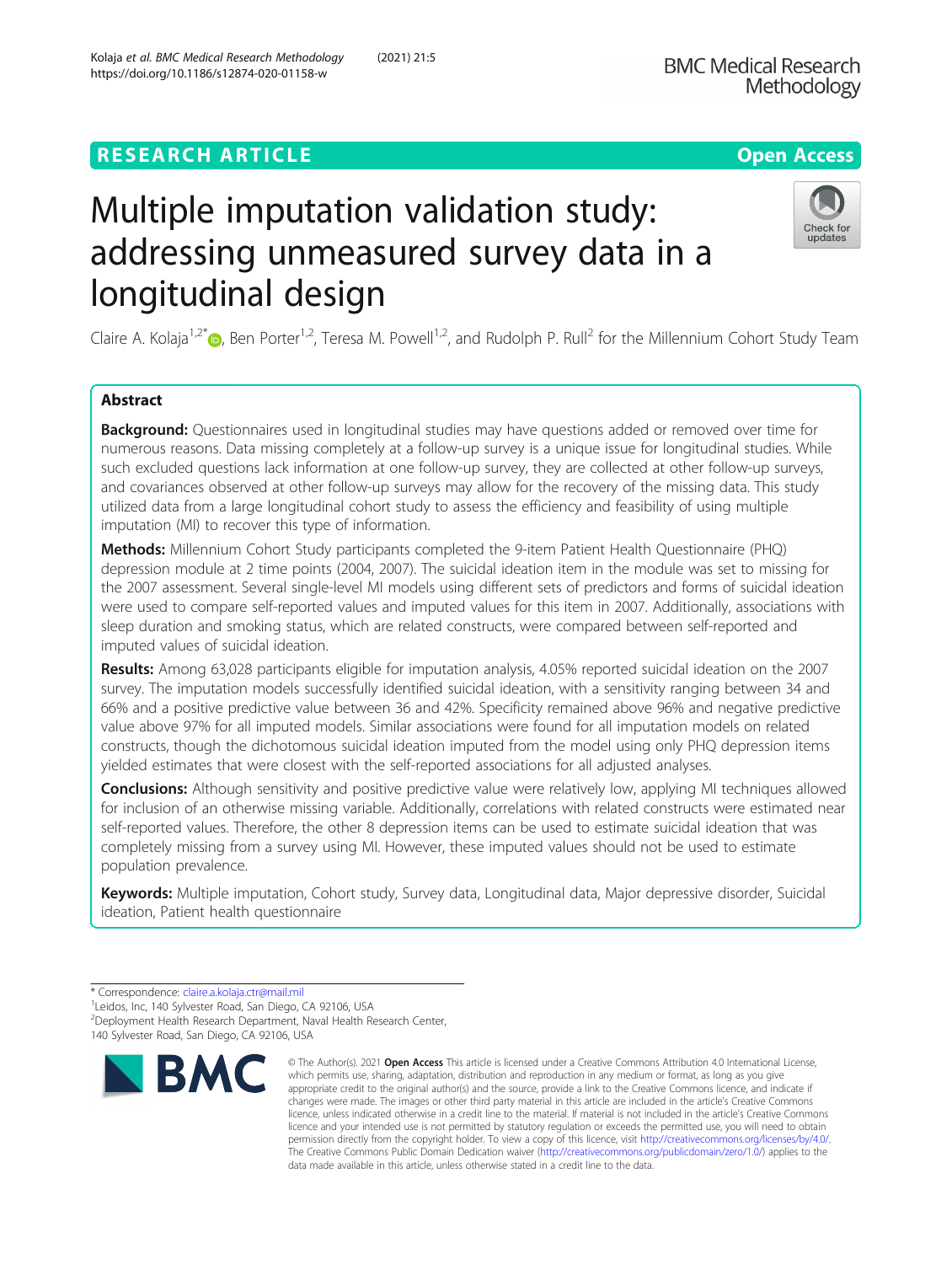# Background

Missing data is a pervasive source of error and bias in prospective cohort studies. Incomplete data from individuals may jeopardize their inclusion in a statistical analysis and thus introduce error, as well as increase uncertainty due to reduced statistical power [\[1](#page-8-0), [2\]](#page-8-0). In longitudinal cohort studies that involve repeated surveys, questions may be added or removed from a given time point for a variety of reasons, including the reduction of participant burden, application of updated diagnostic criteria for specific conditions, or the assessment of emerging health concerns [\[3](#page-8-0)]. The removal of questions from a longitudinal survey introduces a loss of data that restricts researchers' ability to incorporate this information into analyses. In contrast to public health surveillance and cross-sectional surveys, longitudinal studies have the utility of identifying temporal associations between putative risk factors and outcomes.

One example of a missing data problem arising from a systematic revision of a survey is the depression module of the Patient Health Questionnaire (PHQ-9). This measure is a validated 9-item screening tool for depression in which the ninth item asks about recent thoughts of being better off dead or hurting one's self [[4\]](#page-8-0). A shortened measure, the PHQ-8, excludes this item. Some large telephone surveys and longitudinal studies have chosen to use the PHQ-8 because of the inherent inabilities to screen participants in real time for eminent self-harm behavior and implement risk management protocols across a large study population  $[5, 6]$  $[5, 6]$  $[5, 6]$  $[5, 6]$ . For example, the annual Behavioral Risk Factor Surveillance System, a national telephone survey conducted by the Centers for Disease Control and Prevention, contains the PHQ-8 in the 2006, 2008, and 2010 surveys. In contrast, the National Health and Nutrition Examination Survey (NHANES) has included the PHQ-9 since 2006 [\[7](#page-8-0)]. NHANES is a national survey conducted via inperson interviews, which allows for assessment of the last item of the PHQ-9. The Millennium Cohort Study of over 200,000 enrolled service members and veterans, included the PHQ-9 on the first 3 surveys before switching to the PHQ-8 in 2011 due to institutional review board (IRB) requirements to perform risk assessments on all participants who endorse suicidal ideation [\[8](#page-8-0)]. This coincided with ethical scrutiny applied to Department of Defense and Department of Veterans Affairs (VA) studies regarding the use of the ninth item of the PHQ-9. VA studies later determined that endorsement of suicidal ideation on the PHQ-9 was a strong predictor of suicide attempt and death over the year following endorsement [[9\]](#page-8-0). This motivated a subsequent VA study to develop a response protocol designed to address reported suicidal ideation among a cohort of almost 15,000 veterans [[10\]](#page-8-0).

Multiple imputation (MI) is a statistical approach that employs the observed covariance matrix for variables of interest in order to recover missing information by estimating a plausible set of values. Analyses conducted within each of these imputed data sets can be combined to yield unbiased estimates of true values [[11](#page-8-0)–[15\]](#page-8-0). The fully conditional specification (FCS) MI approach uses a series of univariate models for the conditional distribution of a variable given all other variables listed in the model. Variables are imputed in the order that they are listed, after which the imputed values are saved to the imputed data set  $[16]$  $[16]$ . The final imputed data set has a specified number of rows for each observation with complete information. To our knowledge, no previous study has validated this MI technique to impute a factor that is completely missing at one survey wave with the observed covariance structure at another wave in a longitudinal cohort study. Similar to this situation is a study that tested different MI methods to impute factors that are systematically missing for individual participant data meta-analyses [[17\]](#page-8-0). Individual participant data meta-analyses use data from many clinical studies to predict an outcome for multiple factors and summarize the observed associations of those factors. MI can be applied to impute factors for relevant studies that had not assessed all factors of interest. That study compared several types of MI (i.e., traditional, stratified, and multilevel) to complete case analysis. Based on an empirical example and simulation study, they recommended multilevel MI (MLMI) as it preformed the best, even when compared to complete case analysis.

To our knowledge, there is currently no prescribed method for addressing variables that are completely missing at a given longitudinal assessment but had been present for others. Given that related variables will presumably be included on other assessments, associations between the missing variable and observed variables can be determined from surveys in which both are assessed. These associations may be able to impute values on surveys with variables that are completely missing. The current study tested the feasibility of such a technique by imputing suicidal ideation in a large cohort when a single item is completely missing from 1 of 2 longitudinal assessments.

# Methods

#### Study population

Data from the Millennium Cohort Study, the largest and longest running prospective cohort study of US service members, was used in these analyses.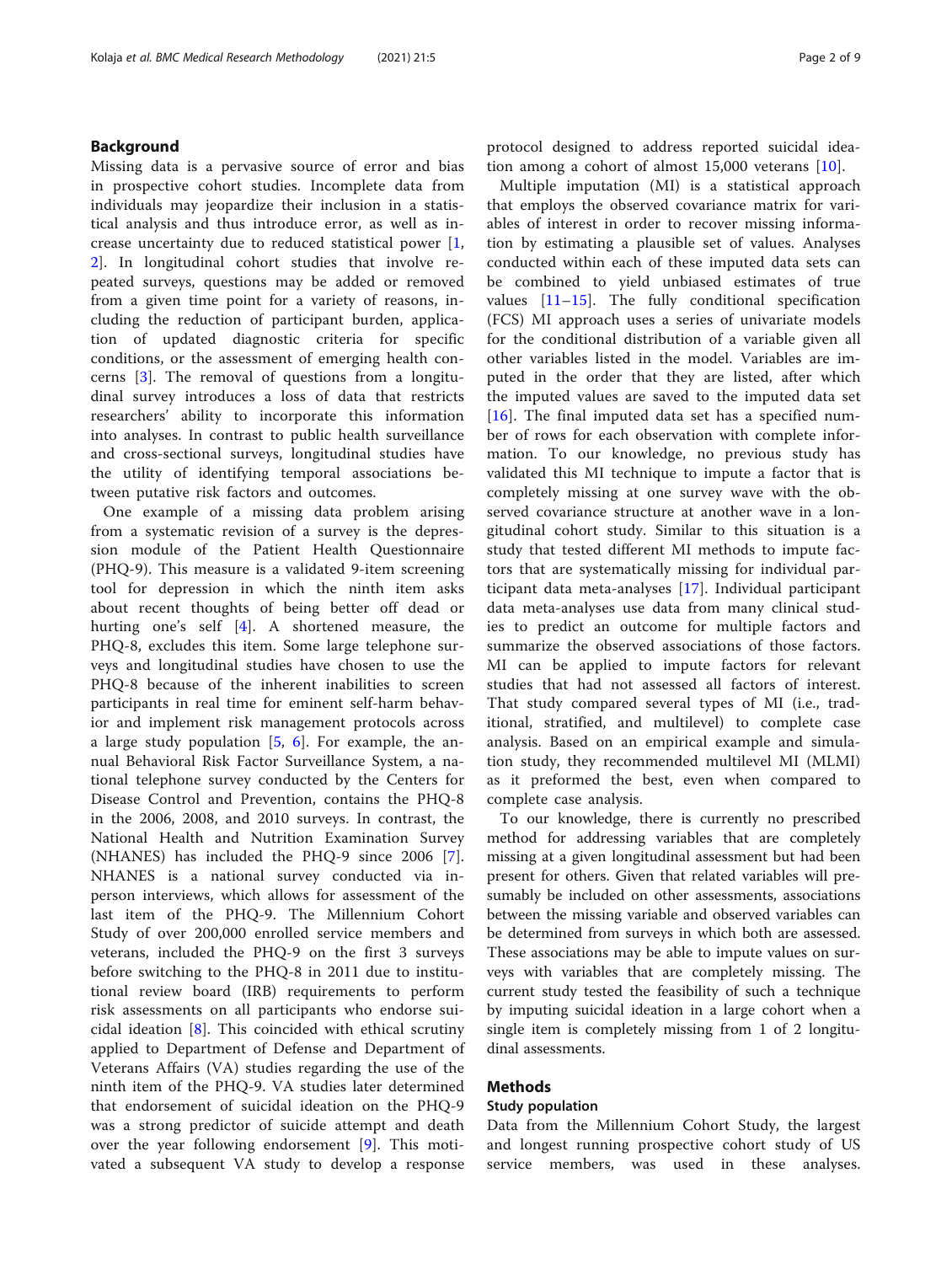Participants, selected from active duty and Reserve/ National Guard administrative rosters between 2000 and 2010, are followed during their military career through their return to civilian life [[18\]](#page-8-0). At the time of enrollment, participants provided voluntary, informed consent prior to completing the baseline survey and were asked to complete a survey approximately every 3–5 years. These surveys include a wide range of health outcomes and behaviors assessed by standardized instruments such as the PHQ. The study was approved by the Naval Health Research Center IRB (protocol number NHRC.2000.0007). The current analyses included participants who were enrolled in 2001 or 2004 and completed surveys during the 2004–2006 (2004) and 2007–2008 (2007) assessments  $(n = 63,589)$ . There were 560 participants excluded because of missing suicidal ideation responses on the 2007 survey and 1 additional participant was excluded due to missing all PHQ-8 responses on the 2007 survey, yielding a final sample of 63,028 participants.

### Measures

#### Patient health questionnaire

The PHQ-9 is composed of 9 questions that correspond to the Diagnostic and Statistical Manual of Mental Disorders, Fourth Edition (DSM-IV) depression criteria with responses on a 4-point Likert scale from "not at all" to "nearly every day" [[6\]](#page-8-0). Suicidal ideation was ascertained from the ninth item on the PHQ-9, which asks about the frequency in the previous 2 weeks of "thoughts that you would be better off dead or hurting yourself in some way." Suicidal ideation was assessed in two ways. First, all four levels of the 9th item were assessed. Second, ideation was dichotomized and considered present if the 9th item was reported on "several days" or more. To mimic the scenario of a single item missing entirely on a follow-up survey, self-reported suicidal ideation was set to missing on the 2007 survey.

#### Auxiliary variables for imputation models/covariates

Age, sex, and race/ethnicity variables were obtained from administrative records maintained by the Defense Manpower Data Center (DMDC). Marital status and education were self-reported on the Millennium Cohort survey and backfilled with DMDC data if missing. All other variables (listed below) were assessed using selfreported survey data.

Posttraumatic stress disorder (PTSD) was measured with the PTSD Checklist−Civilian Version (PCL-C), a validated 17-item instrument that measures the severity of PTSD symptoms [\[19](#page-8-0)] and has been shown to have good internal consistency in this cohort [[20](#page-8-0)]. Sensitive criteria for PTSD, based on the DSM-IV, were indicated when moderate or greater was endorsed on a minimum of 1 intrusion symptom, 3 avoidance symptoms, and 2 hyperarousal symptoms [[21](#page-8-0)]. Physical functioning was measured using the corresponding 10-item module from the Veterans RAND 36-Item Health Survey [\[22,](#page-8-0) [23](#page-8-0)] that asks about limited ability to perform different activities on a typical day (i.e., vigorous activities like running, lifting groceries, walking more than a mile). Alcohol misuse was assessed from 5 binary alcohol-related problem items on the PHQ (e.g., drank alcohol, when a doctor told you not to, missed or were late to school or work because you were drinking or hung over) [[24](#page-8-0)–[26\]](#page-8-0). Smoking status was categorized into 3 groups (never, former, and current smoker) based on 2 questions of ever smoking at least 100 cigarettes and successful smoking cessation. Never smokers indicated they had not smoked at least 100 cigarettes, former smokers reported smoking at least 100 cigarettes and had successfully quit smoking, and current smokers reported smoking at least 100 cigarettes and had not successfully quit. Average sleep duration was assessed with a single question, "Over the past month, how many hours of sleep did you get in an average 24-hour period?" and categorized into 5 or less hours, 6, 7–9, and 10 or more, based on National Sleep Foundation recommendations [[27](#page-8-0)].

#### Statistical analyses

Analyses examined survey data collected in 2004 and 2007. Suicidal ideation on the 2007 survey was set to missing and 100 complete data sets were created using 4 different imputation models. Because the values of suicidal ideation were set to missing for the entire 2007 assessment, MI was not possible using the data in a wide format (i.e., 1 row of data per person). Therefore, surveys were appended so that each participant had one row for the 2004 survey and one row for the 2007 survey (i.e., a long format with 1 row of data per person per time point). The relationships between items at the 2004 survey could thus be used to inform the completely missing item on the 2007 survey.

Naïve values (RAN) were created by randomly assigning suicidal ideation based on the prevalence observed in the sample in 2007 (4.05%). This random generation of suicidal ideation represented values created without any predictive information and thus represented an uninformed baseline that could be improved with MI.

Single level MI (SLMI) was employed to estimate suicidal ideation for all models among all eligible participants. The first model treated suicidal ideation as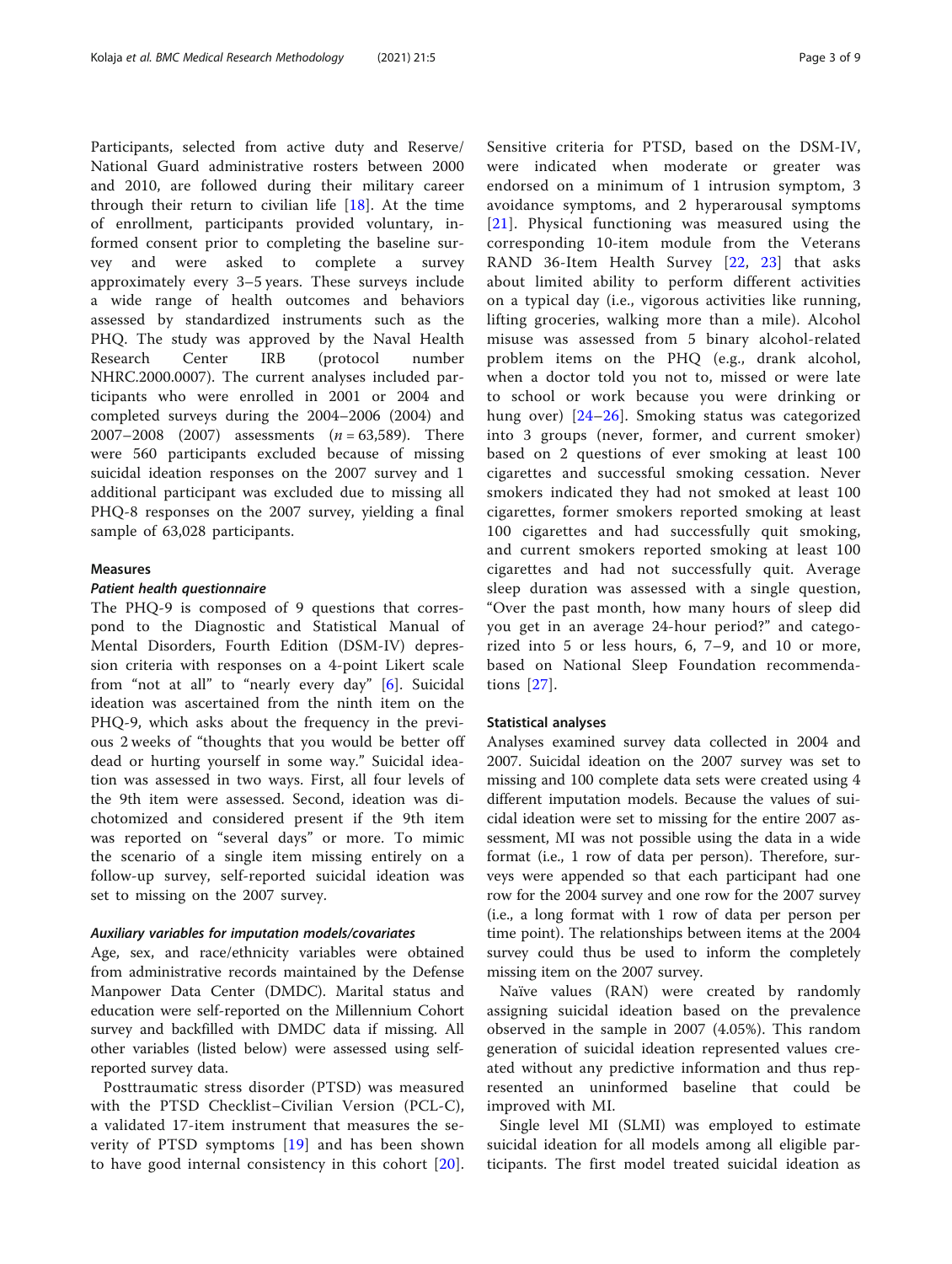a dichotomous variable (PHQ-BIN) and included the remaining 8 PHQ items in the imputation model. Because dichotomous suicidal ideation is used in the scoring algorithm and as a predictor/covariate, this model estimated suicidality as it would be used in many analyses. The second model treated suicidal ideation as a 4-level variable (PHQ-ORD) and included the remaining 8 PHQ items in the imputation model. The 4-level imputed ideation variable was then dichotomized in analyses. The third model (ALL-BIN) treated suicidal ideation as a dichotomous variable and included the 8 PHQ items and previously identified factors from the literature: sex, age, race/ethnicity, marital status, education attainment, 10 individual items from the RAND physical functioning module, 17 individual items and PTSD screener from the PCL-C, smoking status, sleep duration, and 5 alcohol use items from the PHQ [[28](#page-8-0)–[31\]](#page-8-0). The fourth model was identical to ALL-BIN, except suicidal ideation was treated as a 4-level variable (ALL-ORD). The PROC MI procedure in SAS (SAS Institute Inc., Cary, NC) was utilized to run MIs using FCS that permits the inclusion of binary and categorical variables. For all models, the other 8 PHQ items were included as 4-level categorical variables. Variables were estimated in the model depending on the format of the variable (e.g., dichotomous, categorical, continuous). Binary and categorical variables were determined using the discriminant function of PROC MI. Sleep duration was included in the imputation models as a continuous variable then categorical for analyses. For PTSD, both the composite variable and the individual items were included in the model. This method allowed for individual items to inform the model (e.g., whether the item "feeling as if your future will somehow be cut short" is more related to suicidality than other PCL-C items).

Initial analyses described the counts and proportions of true negatives, true positives, false negatives, and false positives for imputed and self-reported values of suicidal ideation on the 2007 survey, as well as the prevalence, sensitivity, specificity, positive predictive value (PPV), and negative predictive value (NPV) for each imputation model. All values were calculated separately for each imputed dataset and then pooled across the 100 imputed datasets. Additional analyses calculated the associations between self-reported and imputed values of suicidal ideation and related constructs to ensure that the imputed values maintained their associations with constructs. Separate multinomial logistic regression models estimated the associations of suicidal ideation and the outcomes of sleep duration and smoking status with adjustment for sex, age, race/ethnicity, marital status, and education. The randomly assigned values (i.e., RAN) were not compared with outcomes because they would have been unrelated due to random assignment.

Lastly, we were interested in comparing the difference between the associations (self-reported and imputed values) of suicidal ideation with related constructs. We reported (yes/no) whether the 95% confidence intervals for the associations between the imputed suicidal ideation with the outcomes of interest were overlapping at all with the 95% confidence intervals from the selfreported associations.

Post-hoc multilevel MI (MLMI) analyses were conducted to examine whether the results could be improved from the SLMI models. MLMI allows for associations to be imputed within subjects. Due to computational limitations, these analyses were run among a random subset of 10,000 participants who were eligible for the main analyses. MLMI was implemented by using the JOMOIMPUTE function in the MITML package in R Studio [[32\]](#page-8-0). All factors (i.e., sex, age, race/ethnicity, marital status, education attainment, continuous physical functioning score, PTSD screener from the PCL-C, smoking status, sleep duration, 5 alcohol use items from the PHQ, and the other 8 items from the PHQ depression module) were included in this model as continuous except for dichotomous suicidal ideation. An identical imputation model was run with a SLMI among the same subset of participants to compare the MLMI and SLMI results.

# Results

As previously mentioned, 2553 (4.05%) of 63,028 participants eligible for the main analysis endorsed suicidal ideation as measured by the ninth item on the PHQ-9 in 2007. Each imputation model produced 100 imputed datasets, each with 63,028 rows for the 2007 survey. Compared to the average number of true positives produced by the PHQ-BIN model  $(n = 861)$ , the average number of true positive cases was 87% higher with the PHQ-ORD model ( $n = 1611$ ). Conversely the number of false negative cases were 44% lower (i.e.,  $n = 1692$  from PHQ-BIN and  $n = 941$  from PHQ-ORD model). The ALL-ORD model correctly imputed suicidal ideation, with the highest proportion of accurate matches (66%). Of the imputed models, the PHQ-BIN model had the fewest true positive cases and the most false negative cases (Table [1\)](#page-4-0). The sensitivity improved when 4-level suicidal ideation was used in the models, such that PHQ-ORD and ALL-ORD performed substantially better than PHQ-BIN and ALL-BIN (sensitivity = 63 and 66% vs. 34 and 38%, respectively). Specificity did not appear to change between the imputed models and was consistently above 96%. The PPV improved when 4-level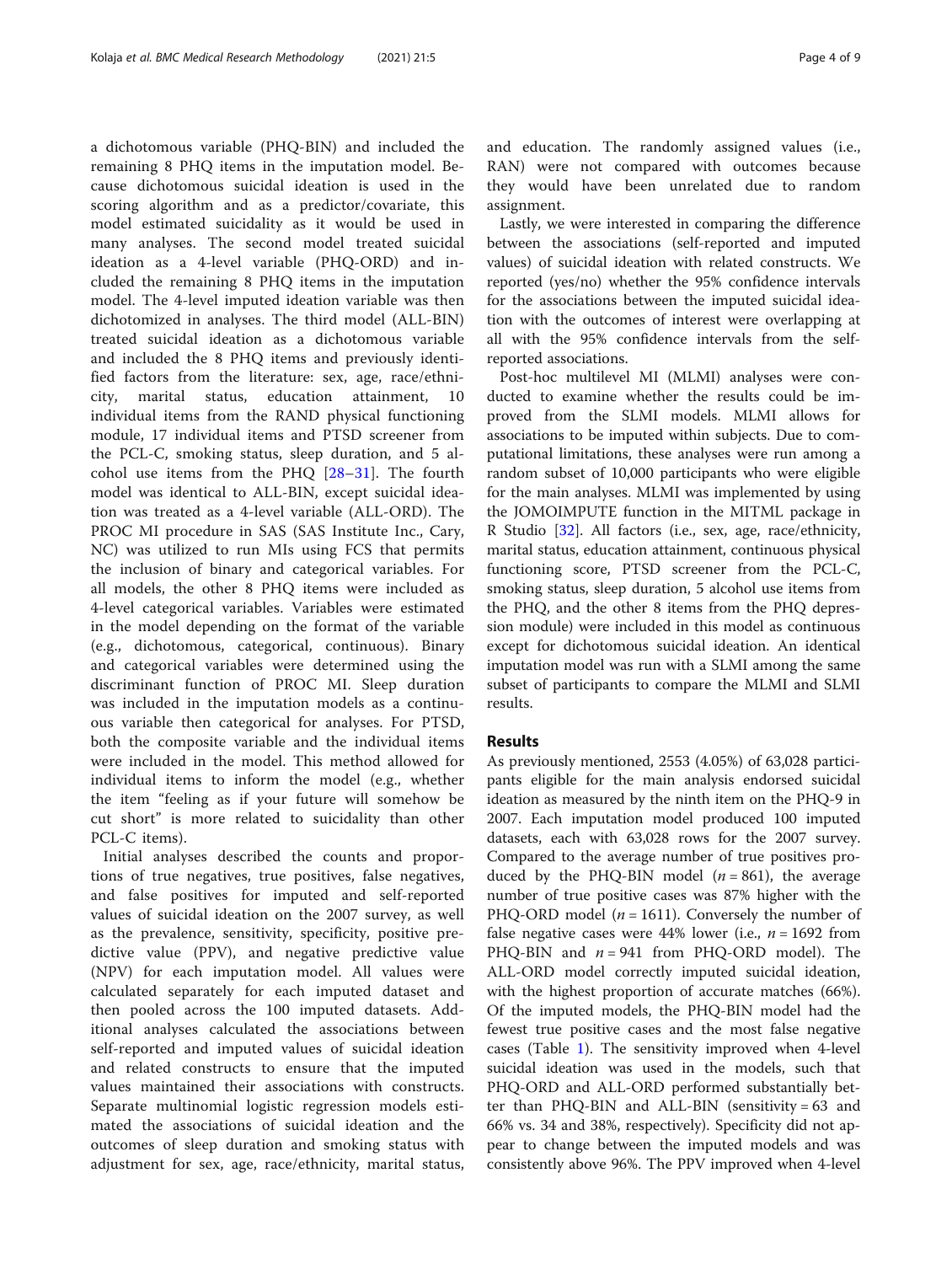<span id="page-4-0"></span>

|  | Table 1 Diagnostic statistics of imputed suicidal ideation among Millennium Cohort Study participants at 2007 survey, $n = 63,028$ |  |  |
|--|------------------------------------------------------------------------------------------------------------------------------------|--|--|
|  |                                                                                                                                    |  |  |

|                | Self-reported                  | <b>RAN</b>                    | PHQ-BIN                         | PHQ-ORD                         | <b>ALL-BIN</b>                | <b>ALL-ORD</b>                |
|----------------|--------------------------------|-------------------------------|---------------------------------|---------------------------------|-------------------------------|-------------------------------|
| True negative  | 60,475                         | 58,032<br>$(57,873 - 58,192)$ | 58.965<br>$(58, 815 - 59, 114)$ | 58,103<br>$(57, 955 - 58, 251)$ | 59.001<br>$(58,844 - 59,157)$ | 58,137<br>$(57,985 - 58,288)$ |
| True positive  | 2553                           | 104 (73-134)                  | 861 (778-944)                   | 1611 (1530-1693)                | 967 (885-1049)                | 1689 (1606-1772)              |
| False negative | -                              | 2450 (2352-2548)              | 1692 (1592-1792)                | 942 (877-1006)                  | 1587 (1492-1682)              | 865 (803-927)                 |
| False positive | $\qquad \qquad \longleftarrow$ | 2442 (2313-2571)              | 1510 (1394-1626)                | 2372 (2257-2487)                | 1473 (1348-1598)              | 2338 (2218-2457)              |
| Prevalence     | 4.05                           | 4.04 (3.79-4.29)              | 3.77 (3.44-4.08)                | $6.32(6.01 - 6.64)$             | $3.87(3.55 - 4.20)$           | $6.39(6.07 - 6.71)$           |
| Sensitivity    |                                | $4(3-5)$                      | $34(31-37)$                     | $63(61-65)$                     | $38(35 - 41)$                 | 66 (64-68)                    |
| Specificity    |                                | $96(96-96)$                   | 98 (97-98)                      | $96(96-96)$                     | 98 (97-98)                    | $96(96-96)$                   |
| <b>PPV</b>     |                                | $4(3-5)$                      | $36(34-39)$                     | $40(39-42)$                     | $40(37-42)$                   | $42(40-44)$                   |
| <b>NPV</b>     |                                | 96 (96-96)                    | 97 (97-97)                      | 98 (98-99)                      | 97 (97-98)                    | 99 (98-99)                    |
| CPU time       |                                |                               | 2:32:48.60                      | 2:26:04.96                      | 70:55:18.03                   | 71:09:58.09                   |

CPU: central processing unit; reported in hours, minutes, seconds; NPV: negative predictive value; PCL-C, PTSD Checklist−Civilian Version; PHQ, Patient Health Questionnaire; PPV: positive predictive value; PTSD, posttraumatic stress disorder

Self-reported suicidal ideation was indicated if reported "several days" or more to "thoughts that you would be better off dead or hurting yourself in some way" RAN: suicidal ideation was randomly assigned in line with the prevalence observed in the sample in 2007

PHQ-BIN model: treated suicidal ideation as a dichotomous variable and included the remaining 8 PHQ items in the imputation model

PHQ-ORD model: treated suicidal ideation as a 4-level variable and included the remaining 8 PHQ items in the imputation model

ALL-BIN model: treated suicidal ideation as a dichotomous variable and included the 8 PHQ items and previously identified factors from the literature: sex, age, race/ethnicity, marital status, education attainment, 10 individual items from the RAND physical functioning module, 17 individual items and PTSD screener from the PCL-C, smoking status, sleep duration, and 5 alcohol use items from the PHQ [\[27](#page-8-0)–[30](#page-8-0)]

ALL-ORD model: treated suicidal ideation as a 4-level variable and included the 8 PHQ items and previously identified factors from the literature: sex, age, race/ ethnicity, marital status, education attainment, 10 individual items from the RAND physical functioning module, 17 individual items and PTSD screener from the PCL-C, smoking status, sleep duration, and 5 alcohol use items from the PHQ [[27](#page-8-0)–[30](#page-8-0)]

suicidal ideation was used in the PHQ-ORD and ALL-ORD (40 and 42%, respectively) versus the PHQ-BIN and ALL-BIN models (36 and 40%, respectively). When compared to the sensitivities and PPVs for the imputation models with the depression items only (i.e., PHQ-BIN and PHQ-ORD), the inclusion of additional predictors in ALL-BIN and ALL-ORD further improved performance of these statistics, resulting in the ALL-ORD model having the highest sensitivity and PPV. NPV did not appear to change between the imputed models and was consistently above 97%. As expected, the RAN model that did not utilize predictor information with suicidal ideation assigned at random had the lowest sensitivity, specificity, and predictive values. Although this was not the main interest of this study, we observed that the imputation models that utilized binary suicidal ideation (PHQ-BIN and ALL-BIN) underestimated the frequency of endorsed suicidal ideation (3.77 and 3.87%, respectively). Conversely, the imputation models that used a 4-level suicidal ideation (PHQ-ORD and ALL-ORD) overestimated suicidal ideation (6.32 and 6.39%, respectively).

Among the 63,028 participants, 59.3% participants were never smokers, 26.8% were former smokers and 13.9% were current smokers at the 2007 survey. In the model adjusting for sex, age, race/ethnicity, marital status, and education, suicidal ideation (i.e., actual self-report) was more likely to be endorsed by both former smokers (adjusted odds ratio [AOR] = 1.23, 95% confidence interval [CI]: 1.12–1.36) and current smokers (AOR = 1.87, 95% CI: 1.68–2.08; Table [2](#page-5-0)) compared with never smokers. Although effect estimates for smoking status with imputed suicidal ideation were in the expected direction for all models (Table [2\)](#page-5-0), the effect estimates were generally higher for imputed suicidal ideation compared with actual self-report. The ALL-BIN model had effect estimates that were closest to the observed self-report associations (AOR for former smoking = 1.23, 95% CI: 1.05–1.44; AOR for current smoking = 1.86, 95% CI: 1.56–2.22). The 95% CIs for the associations between all imputed suicidal ideation with smoking status overlapped with the true AOR 95% CI.

Hours of sleep among the 63,028 participants had the following distribution: 18.2% reported 5 or less hours of sleep, 33.0% reported 6 h of sleep, 46.5% reported 7–9 h of sleep and 2.4% reported 10 or more hours of sleep at the time of the 2007 survey. Adjusting for sex, age, race/ethnicity, marital status, and education, suicidal ideation (i.e., actual self-report) was more likely to be endorsed by those with suboptimal average sleep duration compared to those with an average of 7–9 h of sleep (AOR for 5 h or  $less = 5.44, 95\%$  CI:  $4.87-6.07$ ; AOR for  $6 h = 2.08$ , 95% CI: 1.85–2.33; AOR for 10 or more hours = 6.19, 95% CI: 5.13–7.46; Table [3](#page-5-0)). The PHQ-BIN model had effect estimates that were closest to the observed self-report associations (AOR for 5 h or less = 5.45, 95% CI: 4.65–6.38; AOR for 6 h = 2.04, 95% CI: 1.74– 2.39; AOR for 10 or more hours = 5.35, 95% CI: 4.12–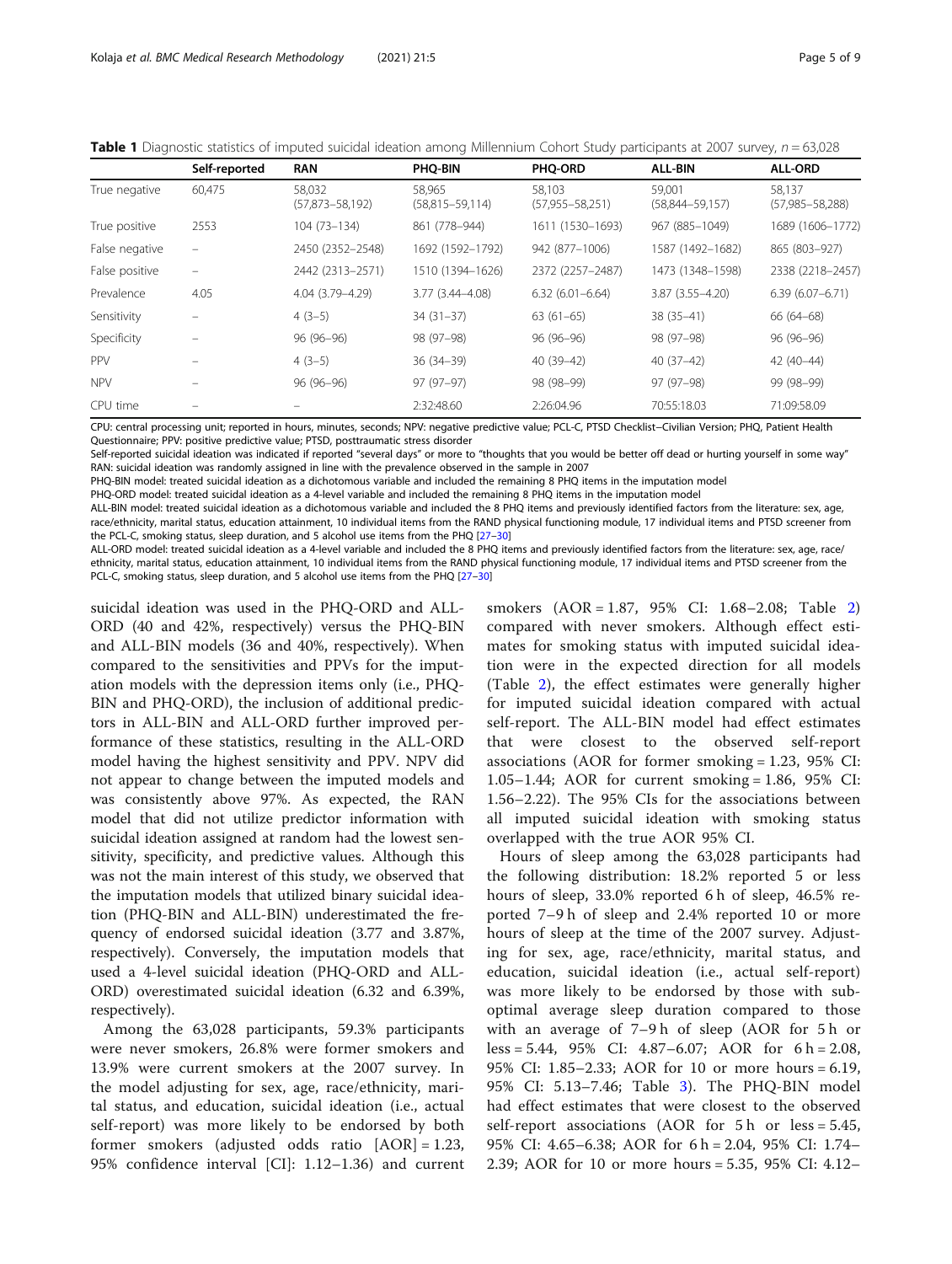<span id="page-5-0"></span>Table 2 Associations between suicidal ideation with smoking status at the 2007 survey, the Millennium Cohort Study,  $n =$ 63,028

|               | Smoking status (ref: never)* |                           |  |
|---------------|------------------------------|---------------------------|--|
|               | Former                       | Current                   |  |
|               | $AOR†$ (95% CI)              | AOR <sup>†</sup> (95% CI) |  |
| Self-reported | 1.23 (1.12, 1.36)            | 1.87 (1.68, 2.08)         |  |
| PHO-BIN       | 1.31 (1.15, 1.48)            | 1.48 (1.62, 2.15)         |  |
| PHO-ORD       | 1.34 (1.23, 1.46)            | 2.01 (1.83, 2.20)         |  |
| ALL-BIN       | 1.23 (1.05, 1.44)            | 1.86 (1.56, 2.22)         |  |
| ALL-ORD       | 1.36 (1.24, 1.48)            | 2.09 (1.90, 2.29)         |  |

All confidence intervals of AORs for the imputed suicidal ideation with smoking status overlapped with the 95% CI for the AOR observed for the selfreported suicidal ideation with smoke status

\* Never smoker: had not smoked at least 100 cigarettes; former smoker: had smoked at least 100 cigarettes and had successfully quit smoking; current smoker: had smoked at least 100 cigarettes and had not successfully quit † Adjusted for sex, age, race/ethnicity, marital status, and education

AOR, adjusted odds ratio; CI, confidence interval; PCL-C, PTSD Checklist −Civilian Version; PHQ, Patient Health Questionnaire; PTSD, posttraumatic stress disorder

Self-reported suicidal ideation was indicated if reported "several days" or more to "thoughts that you would be better off dead or hurting yourself in some way"

PHQ-BIN model: treated suicidal ideation as a dichotomous variable and included the remaining 8 PHQ items in the imputation model PHQ-ORD model: treated suicidal ideation as a 4-level variable and included the remaining 8 PHQ items in the imputation model

ALL-BIN model: treated suicidal ideation as a dichotomous variable and included the 8 PHQ items and previously identified factors from the literature: sex, age, race/ethnicity, marital status, education attainment, 10 individual items from the RAND physical functioning module, 17 individual items and PTSD screener from the PCL-C, smoking status, sleep duration, and 5 alcohol use items from the PHQ [[27](#page-8-0)–[30\]](#page-8-0)

ALL-ORD model: treated suicidal ideation as a 4-level variable and included the 8 PHQ items and previously identified factors from the literature: sex, age, race/ethnicity, marital status, education attainment, 10 individual items from the RAND physical functioning module, 17 individual items and PTSD screener from the PCL-C, smoking status, sleep duration, and 5 alcohol use items from the PHQ [[27](#page-8-0)–[30](#page-8-0)]

6.93). The 95% CIs for the associations between all imputed suicidal ideation with sleep duration overlapped with the true AOR 95% CI except for the 95% CI produced by the PHQ-ORD and ALL-ORD with sleeping 5 h or less (Table 3).

Among the random 10,000 participants drawn for the MLMI sub-analysis, 3.97% of participants endorsed suicidal ideation as measured by the ninth item on the PHQ-9 in 2007. Comparable counts of average true positives were produced from both of the models (SLMI: 156; MLMI: 153), although these represent less than 40% of those who endorsed suicidal ideation. Additionally, the SLMI and MLMI imputation models resulted in almost identical sensitivities (39% for both models), specificities (98% for both models), PPVs (41 and 42%, respectively), and NPVs (97% for both models) for imputed compared to actual selfreported suicidal ideation (Additional file [1\)](#page-7-0). All AORs between imputed suicidal ideation with smoking status and sleep duration overlapped with self-reported associations for both the SLMI and MLMI (Additional files [2](#page-7-0) and [3\)](#page-7-0).

Table 3 Associations between suicidal ideation with sleep duration at the 2007 survey, the Millennium Cohort Study,  $n =$ 63,028

|               | Average hours of sleep (ref: 7-9) <sup>a</sup> |                                |                                  |  |
|---------------|------------------------------------------------|--------------------------------|----------------------------------|--|
|               | $<$ 5<br>AOR <sup>b</sup> (95% CI)             | 6<br>AOR <sup>b</sup> (95% CI) | >10<br>AOR <sup>b</sup> (95% CI) |  |
| Self-reported | 5.44 (4.87, 6.07)                              | 2.08 (1.85, 2.33)              | 6.19 (5.13, 7.46)                |  |
| PHQ-BIN       | 5.45 (4.65, 6.38)                              | 2.04 (1.74, 2.39)              | 5.35 (4.12, 6.93)                |  |
| PHQ-ORD       | 6.97 (6.30, 7.71) <sup>c</sup>                 | 2.20 (1.98, 2.44)              | 7.45 (6.32, 8.79)                |  |
| ALL-BIN       | 5.29 (4.51, 6.21)                              | 1.99 (1.70, 2.33)              | 6.04 (4.75, 7.69)                |  |
| ALL-ORD       | 7.16 $(6.47, 7.93)^c$                          | 2.20 (1.97, 2.45)              | 7.83 (6.65, 9.23)                |  |

<sup>a</sup> Sleep groups based on National Sleep Foundation recommendations [\[26](#page-8-0)] b Adjusted for sex, age, race/ethnicity, marital status, and education

<sup>c</sup>Confidence interval did not overlap with the 95% CI for the AOR observed for the self-reported suicidal ideation with sleep duration

AOR, adjusted odds ratio; CI, confidence interval; PCL-C, PTSD Checklist −Civilian Version; PHQ, Patient Health Questionnaire; PTSD, posttraumatic stress disorder

Self-reported suicidal ideation was indicated if reported "several days" or more to "thoughts that you would be better off dead or hurting yourself in some way"

PHQ-BIN model: treated suicidal ideation as a dichotomous variable and included the remaining 8 PHQ items in the imputation model PHQ-ORD model: treated suicidal ideation as a 4-level variable and included the remaining 8 PHQ items in the imputation model

ALL-BIN model: treated suicidal ideation as a dichotomous variable and included the 8 PHQ items and previously identified factors from the literature: sex, age, race/ethnicity, marital status, education attainment, 10 individual items from the RAND physical functioning module, 17 individual items and PTSD screener from the PCL-C, smoking status, sleep duration, and 5 alcohol use items from the PHQ [[27](#page-8-0)–[30\]](#page-8-0)

ALL-ORD model: treated suicidal ideation as a 4-level variable and included the 8 PHQ items and previously identified factors from the literature: sex, age, race/ethnicity, marital status, education attainment, 10 individual items from the RAND physical functioning module, 17 individual items and PTSD screener from the PCL-C, smoking status, sleep duration, and 5 alcohol use items from the PHQ [[27](#page-8-0)–[30](#page-8-0)]

#### **Discussion**

The current study evaluated the efficacy of MI to recover information on suicidal ideation that was completely and intentionally missing due to the removal of the question from a follow-up survey. Suicidal ideation was successfully imputed using limited available additional information. Associations with related constructs (i.e., smoking status and sleep duration) remained for all imputed suicidal ideation models. Post-hoc analyses found that MLMI and SLMI produced comparable imputed values for suicidal ideation in our study design.

Much of the predictive ability observed from the imputation models run in this study was informed by the other items on the PHQ-9. However, depression is strongly related to suicidal ideation, which is part of the diagnostic criteria for depression. Future research should examine whether this finding remains true when predictors have weaker associations with items being imputed. Both of the imputation models that incorporated the 4 level suicidal ideation had the highest numbers of false positives. High proportions of false positives and false negatives led to reduced sensitivities and PPVs for all of the models. The proportion of false negatives was low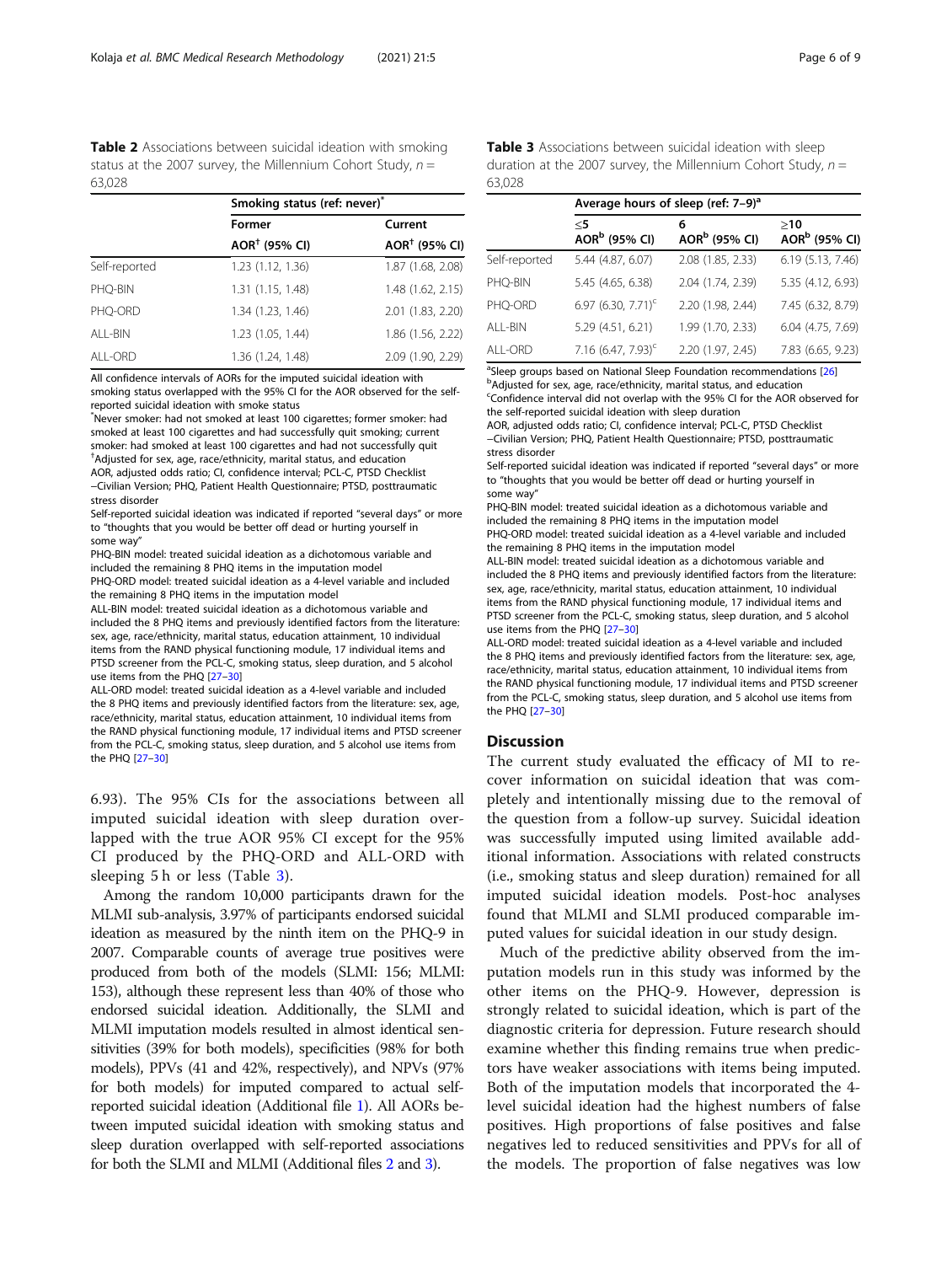for all imputation models (below 3%), which, combined with the low prevalence of suicidal ideation, resulted in a greater proportion of true negatives than false and high NPVs. As this misclassification is clearly not ideal when assessing rates among a population, using imputed values of missing variables should not be used to estimate prevalence of rare conditions [[33](#page-8-0), [34](#page-8-0)]. Although estimating prevalence of suicidal ideation was not the goal of this analysis, it is notable that the ALL-BIN model produced an average prevalence estimate of 3.87%, which was the closest to the actual prevalence of 4.05% observed on the 2007 survey. The PHQ-ORD and ALL-ORD models, with the most false positives, overestimated prevalence by more than 50%. Different trends in the data may alter the effectivity of the described procedure. For example, simulation data (available upon request) indicated that bias can result from increasing prevalence over time, but that these were minor relative to the overall effect (e.g., bias of 0.08 when Cohen's d is 2.0). Future research using simulations should be conducted to determine how other factors impact the described procedure.

Consistent with findings from prior studies, we observed that suicidal ideation was positively associated with being a current or former smoker [\[35](#page-8-0)] and low and high sleep duration [[36,](#page-8-0) [37](#page-8-0)]. The associations between self-reported suicidal ideation with smoking status and sleep duration were most closely replicated by the ALL-BIN and PHQ-BIN imputation models, respectively, and were in the expected direction. Using the 4-level suicidal ideation variable inflated the magnitude of the associations for both smoking status and sleep duration which indicates that variables should be imputed in the functional form for which they will be used in analyses.

MLMI should theoretically be advantageous in imputing factors such as suicidal ideation since MLMI takes into account within-subject variations. In our post-hoc analyses comparing MLMI and SLMI, we did not observe a significant improvement in diagnostic statistics or accuracy of adjusted associations between imputed suicidal ideation with related constructs compared to associations observed the self-reported suicidal ideation. One consideration when using the MLMI was that computational limitations made it an unrealistic option for the entire eligible sample of more than 63,000. In unique situations with smaller study populations (e.g., 10,000 or less) where most factors are continuous values, MLMI may be feasible. However, based on our results, MLMI may not be substantially better than SLMI.

Central processing unit time was tracked for the MI models. The time needed to impute these models was not so great that it would be particularly problematic for researchers, with the shortest imputation completed in under 3 h and the longest imputation completing under 3 days (i.e., approximately a weekend of run time). Smaller data sets would be expected to converge to a solution faster than larger data sets. Notably, the ALL-BIN and ALL-ORD models took over 15 times longer to run compared to the PHQ-BIN and PHQ-ORD models, without substantial benefits to diagnostic statistics or improved associations to related constructs, suggesting

This study has notable limitations and strengths. Due to computational limitations, MLMI had to be run among a random subsample of the eligible population with a modified imputation model that contained a reduced number of factors and all factors in a continuous form except for suicidal ideation. Although imputing categorical factors continuously should not adversely affect the imputation, there are potential consequences in subsequent analyses conducted. Our study design used two time points in analyses and the benefits of MLMI might be more apparent with three or more time points. Finally, this study was only able to test the MI method in one study population, which limits the generalizability of the findings.

the payoff may not be worth the time.

Notable strengths included the large sample with multiple follow-up surveys of longitudinal survey data that facilitated the assessment of a rare outcome such as suicidal ideation. The study population consisted of participants who were drawn from random samples of roster files in 2000 and 2003 that represent all branches and components of the military and has shown to be representative of the US military  $[18]$ . Additionally, a large proportion of survey questions remained consistent across surveys, allowing for the examination of multiple full imputation models.

Our findings demonstrate the utility of imputation of suicidal ideation for use as a covariate in adjusted analyses. The inclusion of this imputed covariate was observed to maintain the correct adjusted associations between outcomes and other predictors in the model (Additional files [4](#page-7-0) and [5](#page-7-0)). As mentioned previously, imputed variables should be in the functional form for which they will be used in analyses. In the context of a longitudinal cohort study such as the source of data for this analysis, the application of this MI method should not be used to estimate prevalence or screen individuals for suicidal ideation. All of the imputation models examined in this study imputed more false positives than true positives. Because suicidal ideation is rare, it is critical to minimize false positives and maximize specificity. To test that the difficulty in imputing suicidal ideation was because of the low prevalence, we applied a similar method as the ALL-BIN imputation model to a more commonly endorsed item on the PHQ-9 depression measure that asks about "feeling tired or having little energy" (endorsed by 42.66% on the 2007 survey). We ran a SLMI model similar to the ALL-BIN but with the tired/little energy item completely missing on the 2007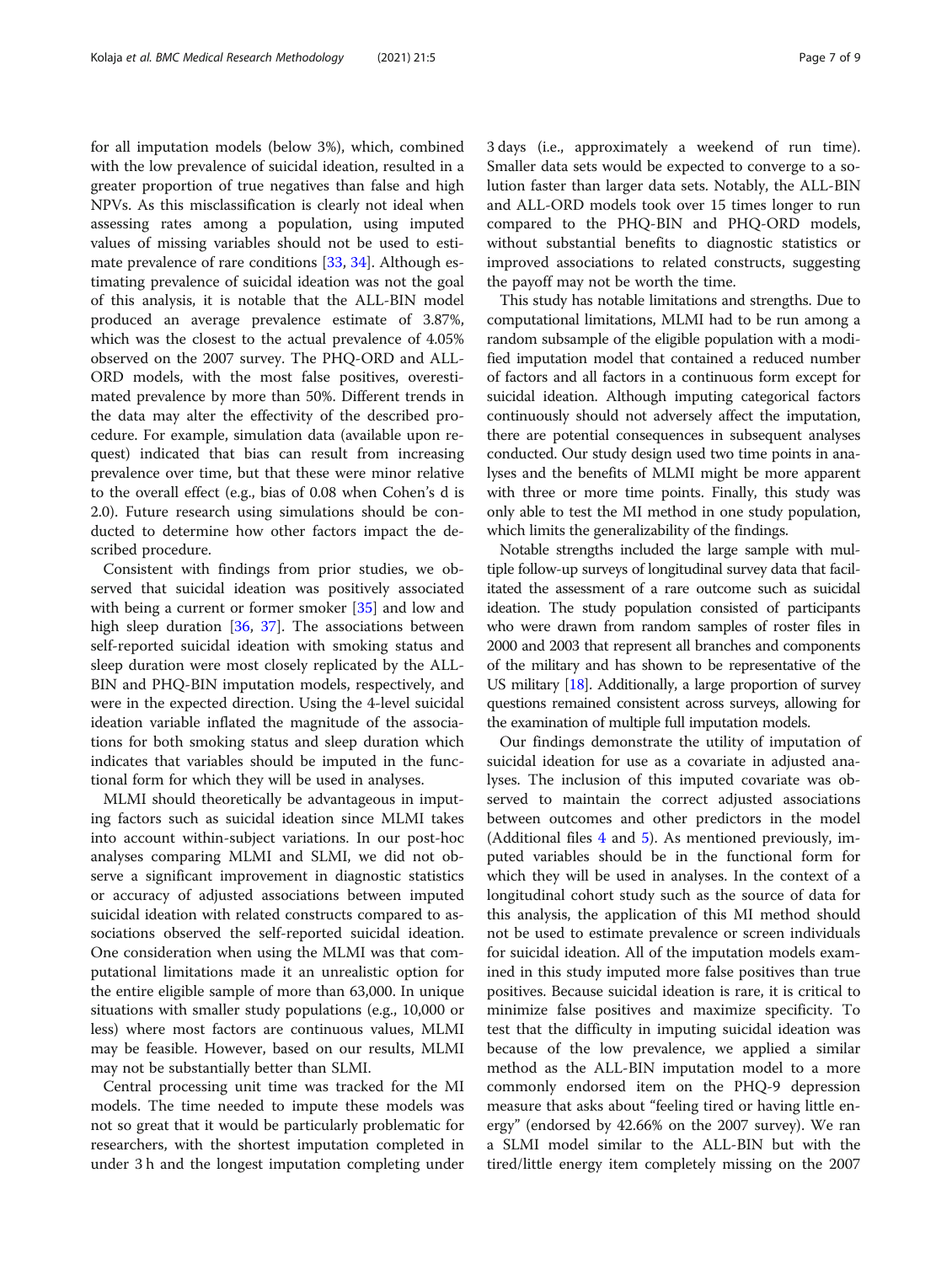<span id="page-7-0"></span>survey. The sensitivity (95%: 71–72%) and PPV (95%: 70– 72%) for imputed feeling tired/little energy out preformed those observed for the imputed suicidal ideation (sensitivity: 95%: 35–41%; PPV: 95%: 37–42%). Conversely, the specificity (95%: 78–79%) and NPV (95%: 78–79%) for imputed feeling tired were not as high as those observed for the imputed suicidal ideation (specificity: 95%: 97–98%; NPV: 95%: 97–98%). This has been observed in previous studies that examined how diagnostic statistics are impacted by prevalence of the outcome [\[38\]](#page-8-0). Given the observed bias for more false positives than true positives for suicidal ideation, we would be hesitant to recommend using multiple imputation for suicidal ideation as the outcome of interest. Results demonstrated large amounts of misclassification for individual observations, and thus is likely not a good method for identifying individual characteristics (e.g., for inclusion criteria, follow-up). Other than suicidal ideation, this method could be expanded to other constructs that are not available on all follow-up surveys for a longitudinal study.

# Conclusion

MI is a feasible means for estimating values for factors that were not assessed at a given time point in a longitudinal survey. This technique can benefit longitudinal studies by allowing for such missing constructs to be controlled for in analyses. Because longitudinal studies have to be both adaptable to changing concerns and sensitive to participant burden from survey length, MI is one method to mitigate the impacts of missing data. This method is effective at imputing suicidal ideation in the absence of directly ascertaining it from study participants. Future investigations should be conducted on different missing variables in other longitudinal studies to corroborate these observed results.

#### Supplementary information

The online version contains supplementary material available at [https://doi.](https://doi.org/10.1186/s12874-020-01158-w) [org/10.1186/s12874-020-01158-w](https://doi.org/10.1186/s12874-020-01158-w).

Additional file 1 Supplemental Table 1 Diagnostic statistics of imputed suicidal ideation among Millennium Cohort Study participants at 2007 survey,  $n = 10,000$ .

Additional file 2 Supplemental Table 2 Associations between suicidal ideation with smoking status at the 2007 survey, the Millennium Cohort Study,  $n = 10,000$ .

Additional file 3 Supplemental Table 3 Associations between suicidal ideation with sleep duration at the 2007 survey, the Millennium Cohort Study,  $n = 10,000$ .

Additional file 4 Supplemental Table 4 Adjusted associations and 95% confidence intervals between demographic predictors and average hours of sleep, the Millennium Cohort Study,  $n = 63,028$ .

Additional file 5 Supplemental Table 5 Associations and 95% confidence intervals between demographic predictors and smoking status, the Millennium Cohort Study,  $n = 63,028$ .

#### Abbreviations

DMDC: Defense Manpower Data Center; DSM-IV: Diagnostic and Statistical Manual of Mental Disorders, Fourth Edition; FCS: Fully conditional specification; IRB: Institutional review board; MI: Multiple imputation; MLMI: Multilevel multiple imputation.; NHANES: National Health and Nutrition Examination Survey; NPV: Negative predictive value; PCL-C: Posttraumatic Stress Disorder Checklist−Civilian Version; PHQ: Patient Health Questionnaire; PPV: Positive predictive value; PTSD: Posttraumatic stress disorder; SLMI: Single-level multiple imputation; VA: Department of Veterans Affairs

#### Acknowledgements

In addition to the authors, the Millennium Cohort Study Team includes Richard Armenta, PhD; Satbir Boparai, MBA; Felicia Carey, PhD; Toni Rose Geronimo, MPH; Isabel Jacobson, MPH; Cynthia LeardMann, MPH; Rayna Matsuno, PhD; Deanne Millard; Chiping Nieh, PhD; Anna Rivera, MPH; Beverly Sheppard; Daniel Trone, PhD; Jennifer Walstrom; and Steven Warner, MPH. The authors also appreciate contributions from the Deployment Health Research Department, Millennium Cohort Family Study Team, and Birth and Infant Health Research Team. We greatly appreciate the contributions of the Millennium Cohort Study participants.

Disclaimer: I am a military service member or employee of the U.S. Government. This work was prepared as part of my official duties. Title 17, U.S.C. §105 provides that copyright protection under this title is not available for any work of the U.S. Government. Title 17, U.S.C. §101 defines a U.S. Government work as work prepared by a military service member or employee of the U.S. Government as part of that person's official duties. Report no. 20-51 was supported by the Military Operational Medicine Research Program, Defense Health Program, and Department of Veterans Affairs under work unit no. 60002. The views expressed in this article are those of the authors and do not necessarily reflect the official policy or position of the Department of the Navy, Department of Defense, nor the U.S. Government. The study protocol was approved by the Naval Health Research Center Institutional Review Board in compliance with all applicable Federal regulations governing the protection of human subjects. Research data were derived from an approved Naval Health Research Center Institutional Review Board protocol, number NHRC.2000.0007.

#### Authors' contributions

BP conceived the idea for the study. CK analyzed the data and drafted the manuscript. CK, BP, TP and RR assisted in interpreting the findings and approved the final manuscript. CK personally has full access to all aspects of the research and writing process, and takes final responsibility for the paper. All authors have read and approved the manuscript.

#### Funding

The Millennium Cohort Study is funded through the Defense Health Program, U.S. Department of Veterans Affairs Office of Research and Development, and the U.S. Department of Veterans Affairs Office of Patient Care Services under work unit no. 60002. The funding agencies had no part in the study design, collection of the data, analysis of the data, nor writing of manuscript. No financial disclosures were reported by the authors of this paper.

#### Availability of data and materials

The data sets analyzed during the current study are not publicly available due to institutional regulations protecting service member survey responses but are available from the corresponding author upon reasonable request (may require data use agreements).

#### Ethics approval and consent to participate

The study protocol was approved by the Naval Health Research Center Institutional Review Board in compliance with all applicable Federal regulations governing the protection of human subjects. Research data were derived from an approved Naval Health Research Center Institutional Review Board protocol, number NHRC.2000.0007.

#### Consent for publication

Not applicable.

#### Competing interests

The authors declare that they have no competing interests.